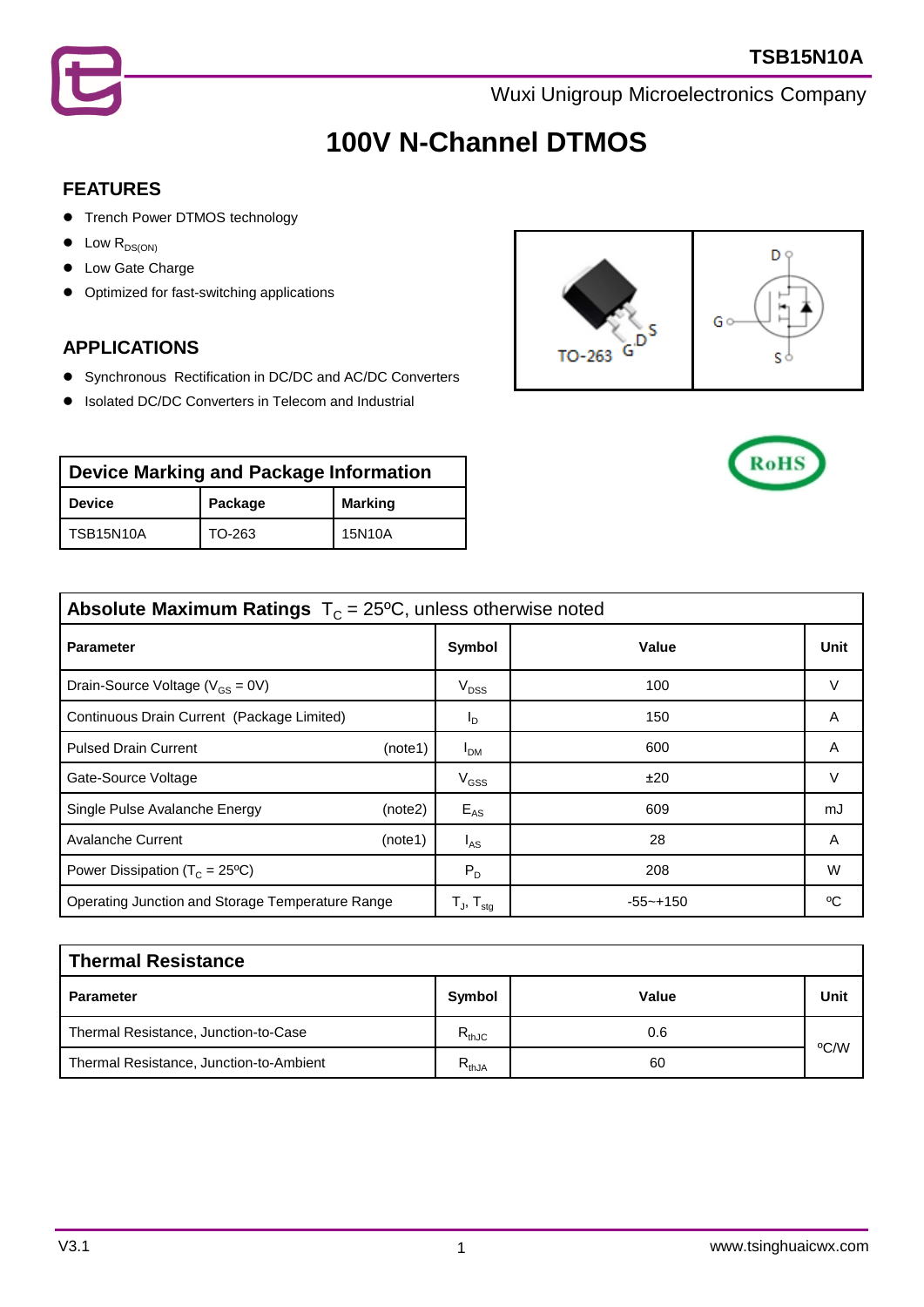| <b>Specifications</b> $T_{J} = 25^{\circ}\text{C}$ , unless otherwise noted |                                                |                                                        |                          |      |                          |             |  |  |  |
|-----------------------------------------------------------------------------|------------------------------------------------|--------------------------------------------------------|--------------------------|------|--------------------------|-------------|--|--|--|
|                                                                             |                                                |                                                        | Value                    |      |                          |             |  |  |  |
| Parameter                                                                   | <b>Symbol</b>                                  | <b>Test Conditions</b>                                 | Min.                     | Typ. | Max.                     | <b>Unit</b> |  |  |  |
| <b>Static</b>                                                               |                                                |                                                        |                          |      |                          |             |  |  |  |
| Drain-Source Breakdown Voltage                                              | $V_{(BR)DSS}$                                  | $V_{GS} = 0V$ , $I_D = 250 \mu A$                      | 100                      | --   | $\overline{\phantom{a}}$ | $\vee$      |  |  |  |
| Zero Gate Voltage Drain Current                                             | $I_{DSS}$                                      | $V_{DS}$ = 100V, $V_{GS}$ = 0V, T <sub>J</sub> = 25°C  | --                       | --   | 1                        | μA          |  |  |  |
|                                                                             |                                                | $V_{DS}$ = 100V, $V_{GS}$ = 0V, T <sub>J</sub> = 150°C | $\overline{\phantom{a}}$ | --   | 100                      |             |  |  |  |
| Gate-Source Leakage                                                         | $I_{GSS}$                                      | $V_{GS} = \pm 20V$                                     | $\overline{\phantom{a}}$ | --   | ±100                     | nA          |  |  |  |
| Gate-Source Threshold Voltage                                               | $V_{GS(th)}$                                   | $V_{DS} = V_{GS}$ , $I_D = 250 \mu A$                  | $\overline{c}$           | --   | 4                        | V           |  |  |  |
| Drain-Source On-Resistance (Note3)                                          | $R_{DS(on)}$                                   | $V_{GS}$ = 10V, $I_D$ = 50A                            | $\overline{\phantom{a}}$ | 3.5  | 4.2                      | $m\Omega$   |  |  |  |
| Forward Transconductance<br>(Note3)                                         | $g_{fs}$                                       | $V_{DS}$ = 10V, $I_D$ = 50A                            | $\overline{\phantom{a}}$ | 140  | $\overline{\phantom{a}}$ | $\mathbb S$ |  |  |  |
| <b>Dynamic</b>                                                              |                                                |                                                        |                          |      |                          |             |  |  |  |
| Input Capacitance                                                           | $C_{\text{iss}}$                               |                                                        | $\overline{\phantom{a}}$ | 7700 | $\overline{\phantom{a}}$ | pF          |  |  |  |
| <b>Output Capacitance</b>                                                   | $C_{\rm oss}$                                  | $V_{GS} = 0V$ ,<br>$V_{DS} = 50V$ ,                    | --                       | 470  | --                       |             |  |  |  |
| Reverse Transfer Capacitance                                                | $C_{\text{rss}}$                               | $f = 1.0$ MHz                                          | --                       | 28   | --                       |             |  |  |  |
| <b>Total Gate Charge</b>                                                    | $Q_q$                                          |                                                        | --                       | 138  | --                       | nC          |  |  |  |
| Gate-Source Charge                                                          | $\mathsf{Q}_{\mathsf{gs}}$                     | $V_{DD} = 50V$ , $I_D = 50A$ ,<br>$V_{GS}$ = 10V       | $\overline{\phantom{a}}$ | 37   | $\overline{\phantom{a}}$ |             |  |  |  |
| Gate-Drain Charge                                                           | $\mathsf{Q}_{\mathsf{gd}}$                     |                                                        | $\overline{\phantom{a}}$ | 35.5 | --                       |             |  |  |  |
| Turn-on Delay Time                                                          | $t_{d(on)}$                                    |                                                        | --                       | 35   | --                       | ns          |  |  |  |
| Turn-on Rise Time                                                           | $t_r$                                          | $V_{DD} = 50V, I_D = 50A,$                             | --                       | 22   | --                       |             |  |  |  |
| Turn-off Delay Time                                                         | $t_{d(\text{off})}$                            | $R_G = 25\Omega$                                       | $-$                      | 105  | --                       |             |  |  |  |
| Turn-off Fall Time                                                          | t <sub>f</sub>                                 |                                                        | --                       | 45   | $\overline{\phantom{a}}$ |             |  |  |  |
|                                                                             | <b>Drain-Source Body Diode Characteristics</b> |                                                        |                          |      |                          |             |  |  |  |
| Continuous Body Diode Current                                               | $I_{\rm S}$                                    |                                                        | --                       | --   | 50                       | Α           |  |  |  |
| <b>Pulsed Diode Forward Current</b>                                         | $I_{\text{SM}}$                                | $T_c = 25$ °C                                          | $\overline{\phantom{a}}$ | --   | 150                      |             |  |  |  |
| Body Diode Voltage                                                          | $V_{SD}$                                       | $T_J = 25$ °C, $I_{SD} = 50A$ , $V_{GS} = 0V$          | --                       | 0.9  | 1.2                      | V           |  |  |  |
| Reverse Recovery Time                                                       | $t_{rr}$                                       | $I_F = 50A,$                                           | $\overline{\phantom{a}}$ | 50   | $\overline{\phantom{a}}$ | ns          |  |  |  |
| Reverse Recovery Charge                                                     | $\mathsf{Q}_{\mathsf{rr}}$                     | $di_F/dt = 500A/\mu s$                                 | $\overline{\phantom{a}}$ | 110  | $\overline{\phantom{a}}$ | nC          |  |  |  |

### **Notes**

- 1. Repetitive Rating: Pulse Width limited by maximum junction temperature
- 2.  $I_{AS} = 28A$ ,  $V_{DD} = 50V$ ,  $R_G = 25Ω$ , Starting  $T_J = 25°C$
- 3. Pulse Test: Pulse Width ≤ 300μs, Duty Cycle ≤ 1%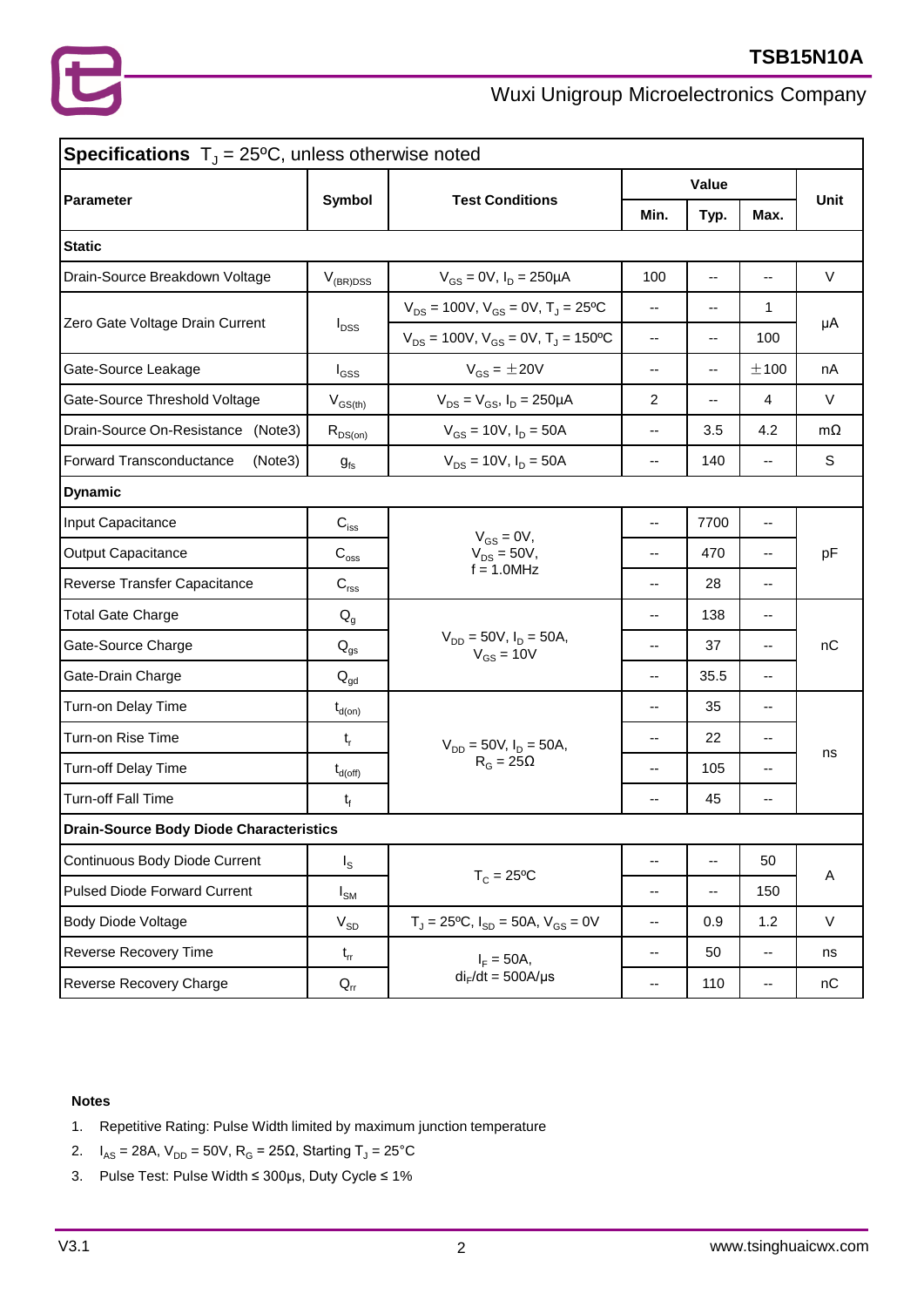## **Typical Characteristics**  $T_J = 25$ <sup>o</sup>C, unless otherwise noted













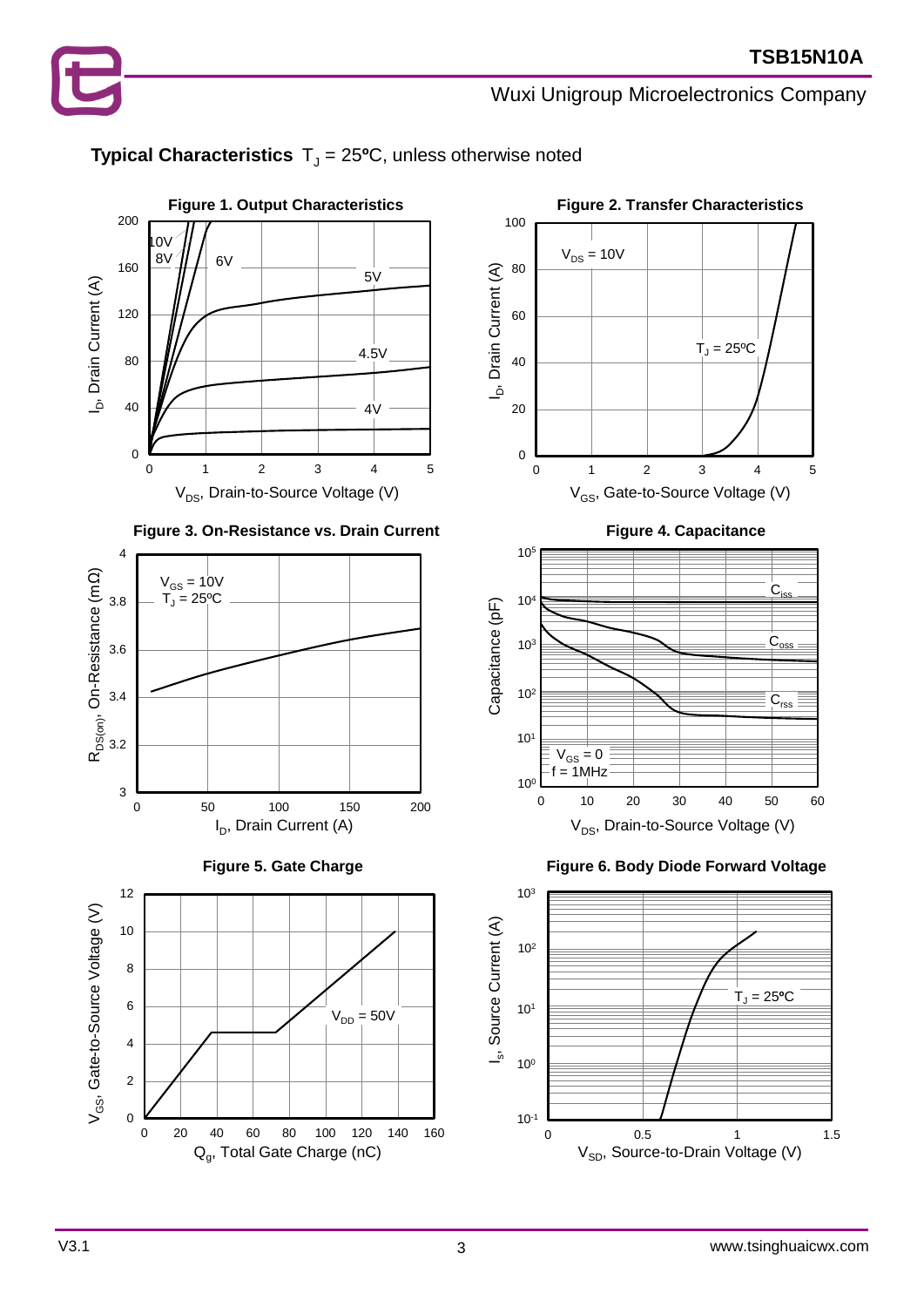### **Typical Characteristics**  $T_J = 25$ <sup>o</sup>C, unless otherwise noted



**Figure 9. Transient Thermal Impedance**



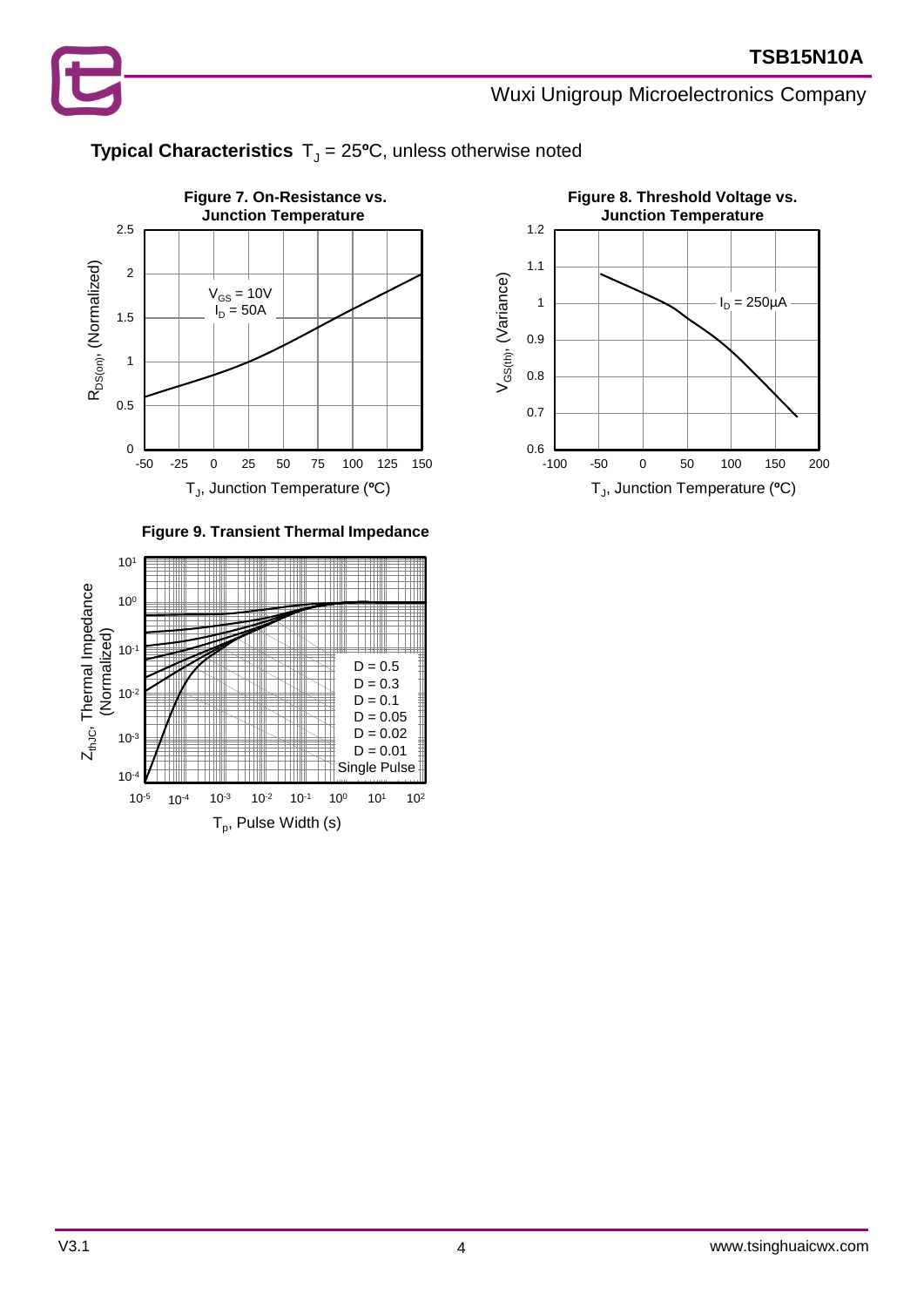



**Figure B**:**Resistive Switching Test Circuit and Waveform**



**Figure C**:**Unclamped Inductive Switching Test Circuit and Waveform**

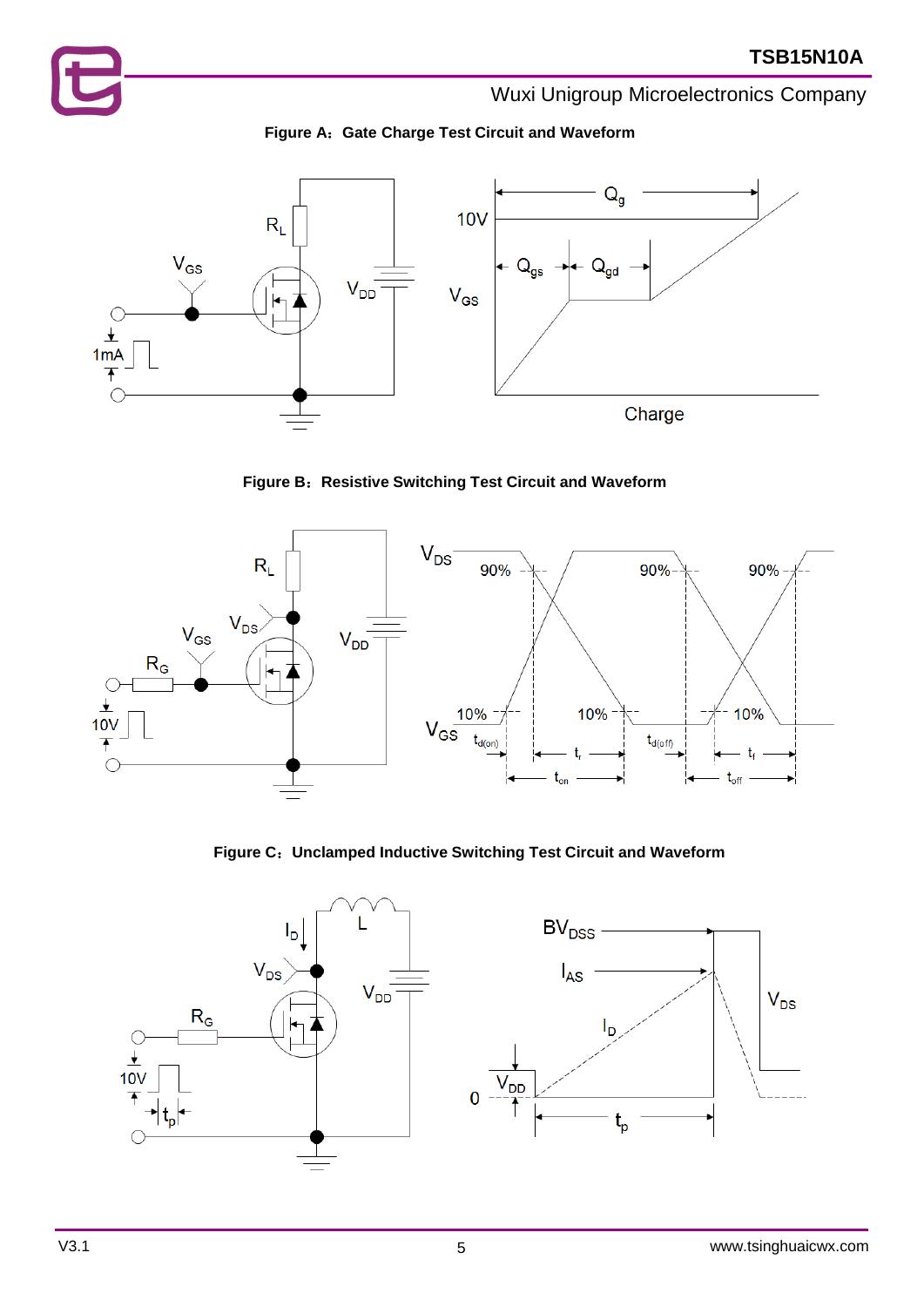**TO-263**



|        | Unit:<br>mm |      |                | Unit:<br>mm |       |  |
|--------|-------------|------|----------------|-------------|-------|--|
| Symbol | Min.        | Max. | Symbol         | Min.        | Max.  |  |
| A      | 4.37        | 4.77 | Е              | 9.86        | 10.36 |  |
| A1     | 1.22        | 1.42 | E <sub>5</sub> | 7.06        |       |  |
| A2     | 2.49        | 2.89 | е              | 2.54BSC     |       |  |
| A3     | 0.00        | 0.25 | H              | 14.70       | 15.50 |  |
| b      | 0.70        | 0.96 | <b>H2</b>      | 1.07        | 1.47  |  |
| b1     | 1.17        | 1.47 |                | 2.00        | 2.60  |  |
| С      | 0.30        | 0.53 | L1             | 1.40        | 1.70  |  |
| D1     | 8.50        | 8.90 | L4             | 0.25BSC     |       |  |
| D4     | 6.60        |      | θ              | 0°          | ۹°    |  |

 $\mathbf{E}$